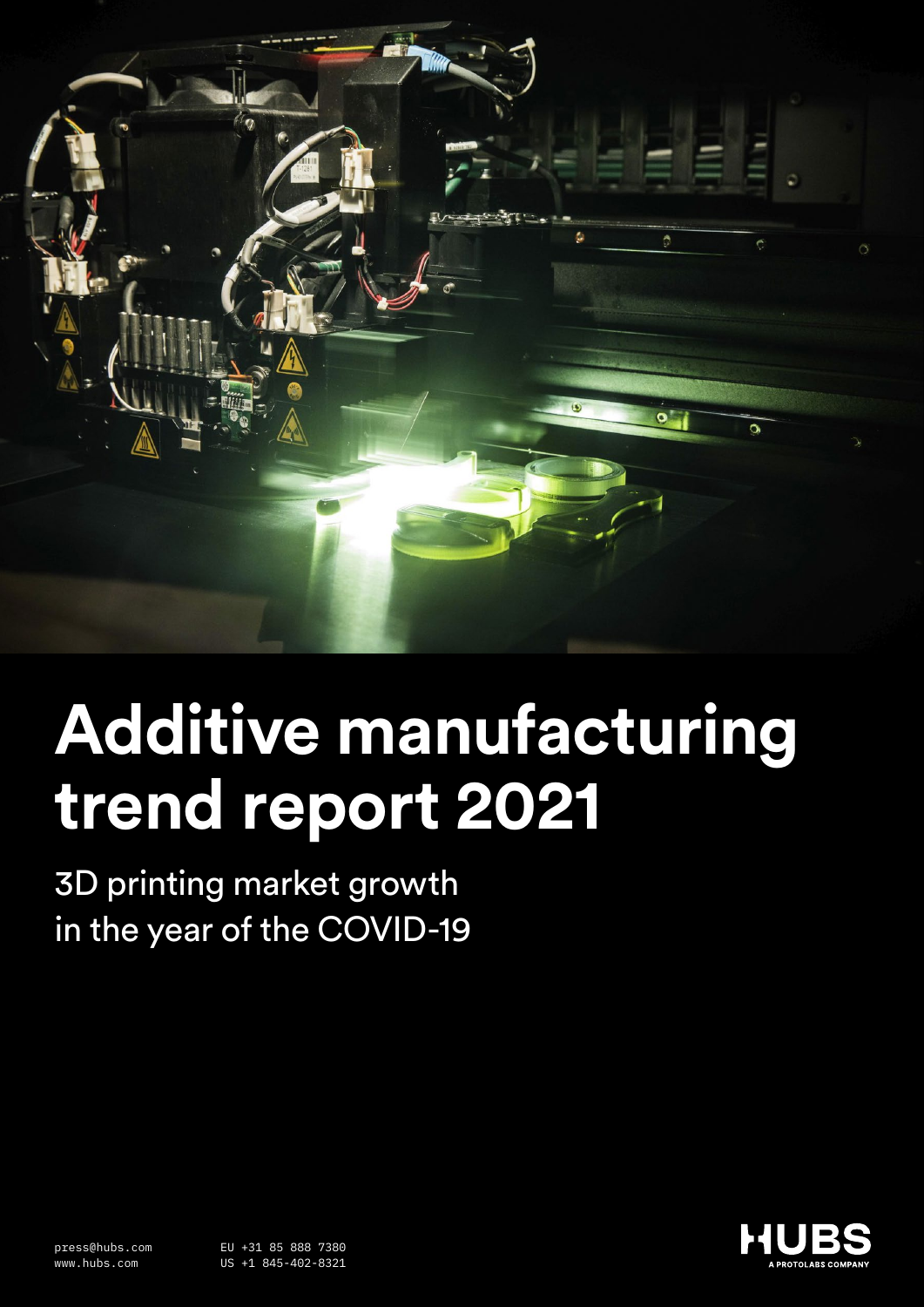## **Key findings**

\$12.6bn

was the estimated value of the 3D printing market in 2020.

21%

was the estimated YoY 3D printing market growth in 2020.



The 3D printing market is expected to more than double in size over the next 5 years, reaching a value of \$37.2bn in 2026.

# 84%

of engineering businesses used 3D printing to produce functional end-use parts more (54%) or the same (30%) in 2020 vs 2019.

# 73%

of engineering businesses predict they will produce or source more 3D printed parts in 2021 versus 2020.



of engineering businesses sourced or produced more 3D printed parts in 2020 vs 2019.

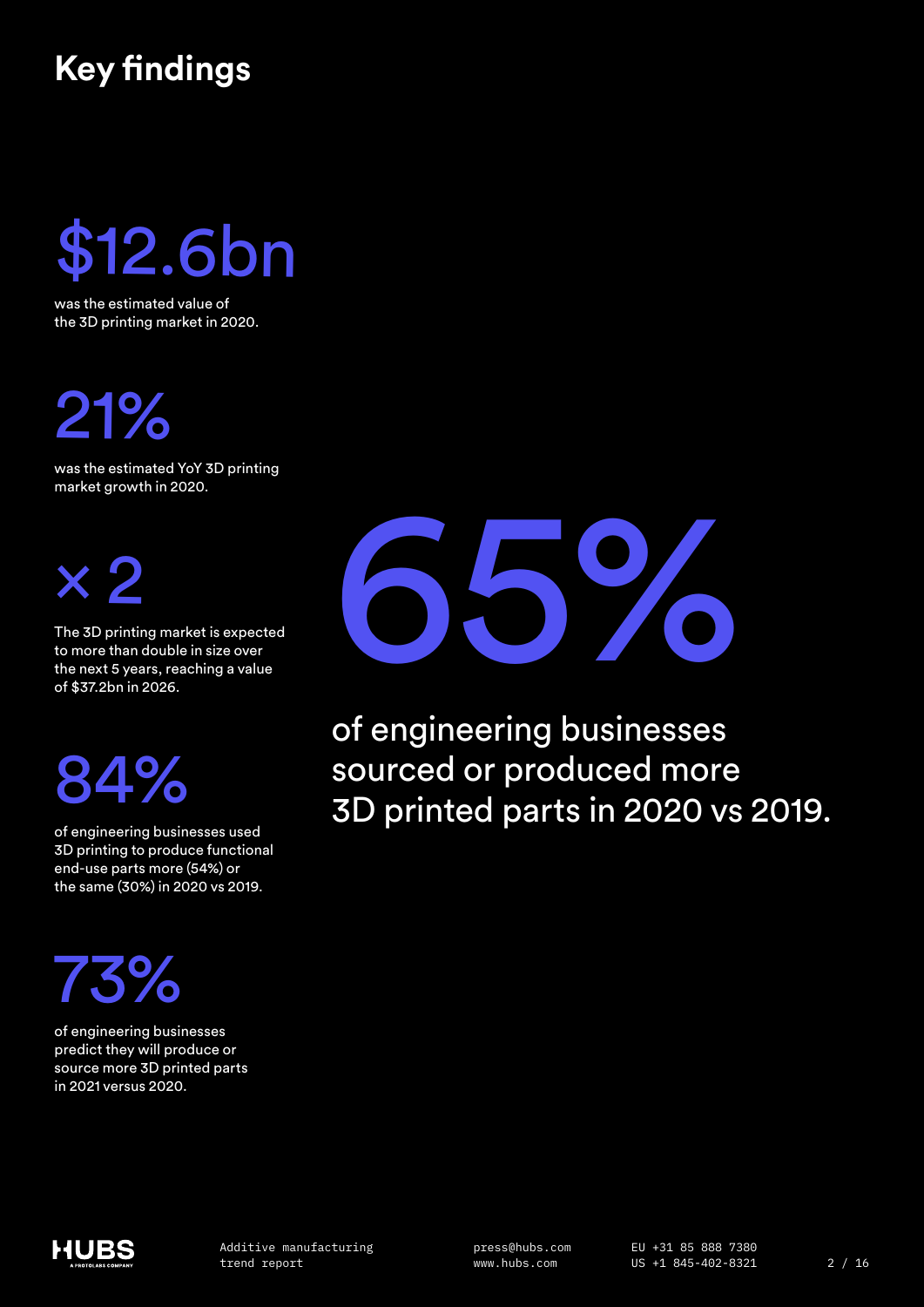## **Table of contents**

| Introduction<br>How the 3D printing industry evolved in 2020                                       | 4  |
|----------------------------------------------------------------------------------------------------|----|
|                                                                                                    |    |
| <b>Methods and approach</b><br>Data sources and analysis featured in the report                    | 6  |
| Market growth<br>Condensed summary of all 3D printing industry reports released over the last year | 7  |
| Impact of coronavirus outbreak<br>Spotlight on how COVID-19 affected 3D printing adoption          | 8  |
|                                                                                                    |    |
|                                                                                                    |    |
| From prototype to production<br>Trends in 3D printing used for functional end-use parts            | 9  |
| The future of 3D printing                                                                          |    |
| Looking ahead to years ahead and the barriers to overcome                                          | 11 |
|                                                                                                    |    |
| <b>Further reading</b><br>Gain more insights and practical tips within the manufacturing space     | 13 |
|                                                                                                    |    |
| About this report                                                                                  | 14 |
|                                                                                                    |    |
|                                                                                                    |    |

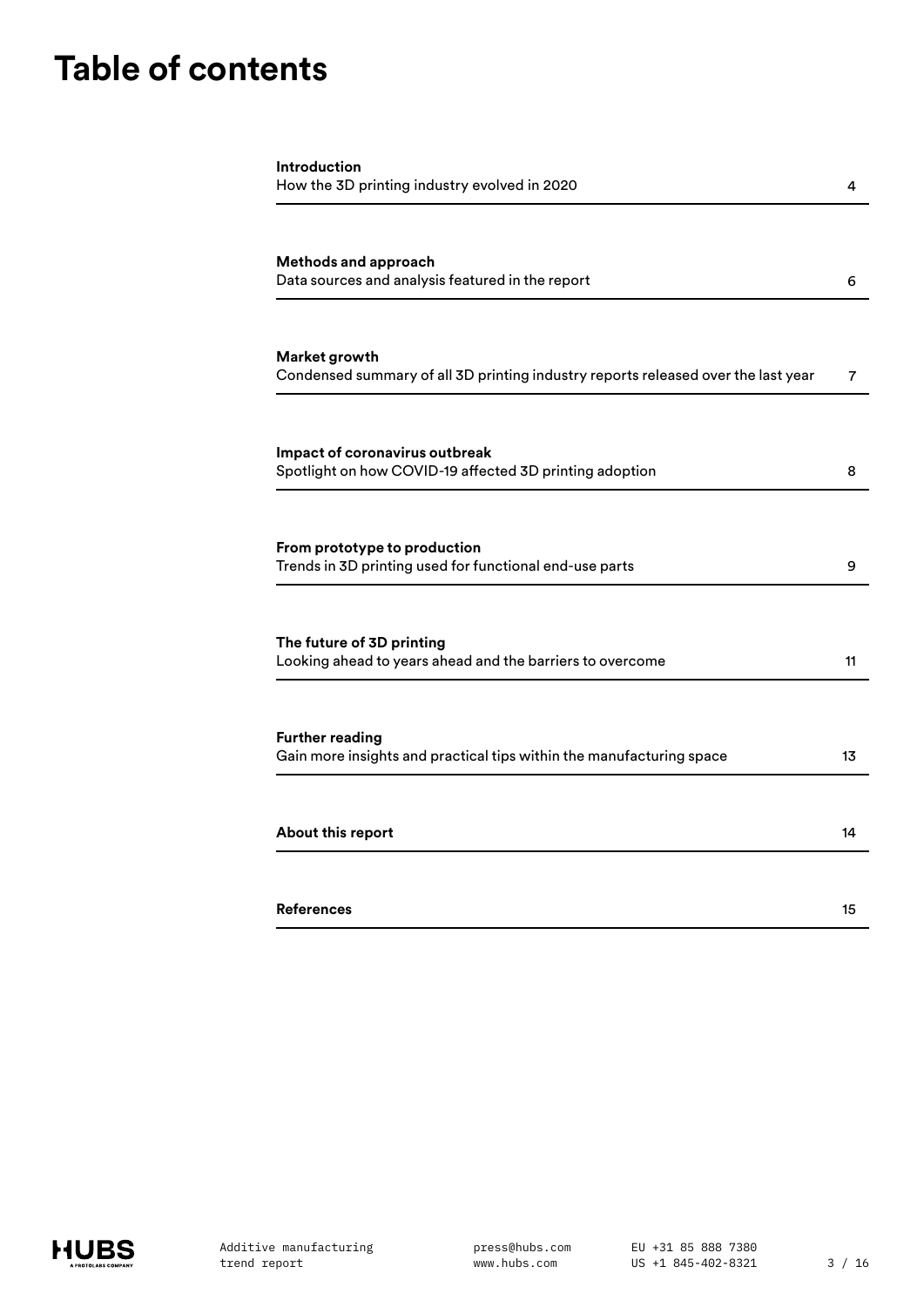## <span id="page-3-0"></span>**Introduction**

### How the additive manufacturing industry evolved in 2020



[Additive manufacturing](https://www.hubs.com/knowledge-base/additive-manufacturing-process/), also referred to as 3D printing or Rapid Prototyping, adoption has been on a steady growth path as increasingly more engineering businesses take advantage of the technology's benefits, including:

- Fewer design restrictions than traditional manufacturing technologies
- Increased opportunity for local production
- Relatively low start up costs

Following its initial hype of widespread consumer adoption ten years back, additive manufacturing is proving its value to engineering businesses year-over-year. In more recent years, 3D printing has made leaps by not only serving as a prototyping technology, but also as a better alternative in some cases to replace functional end-use parts.

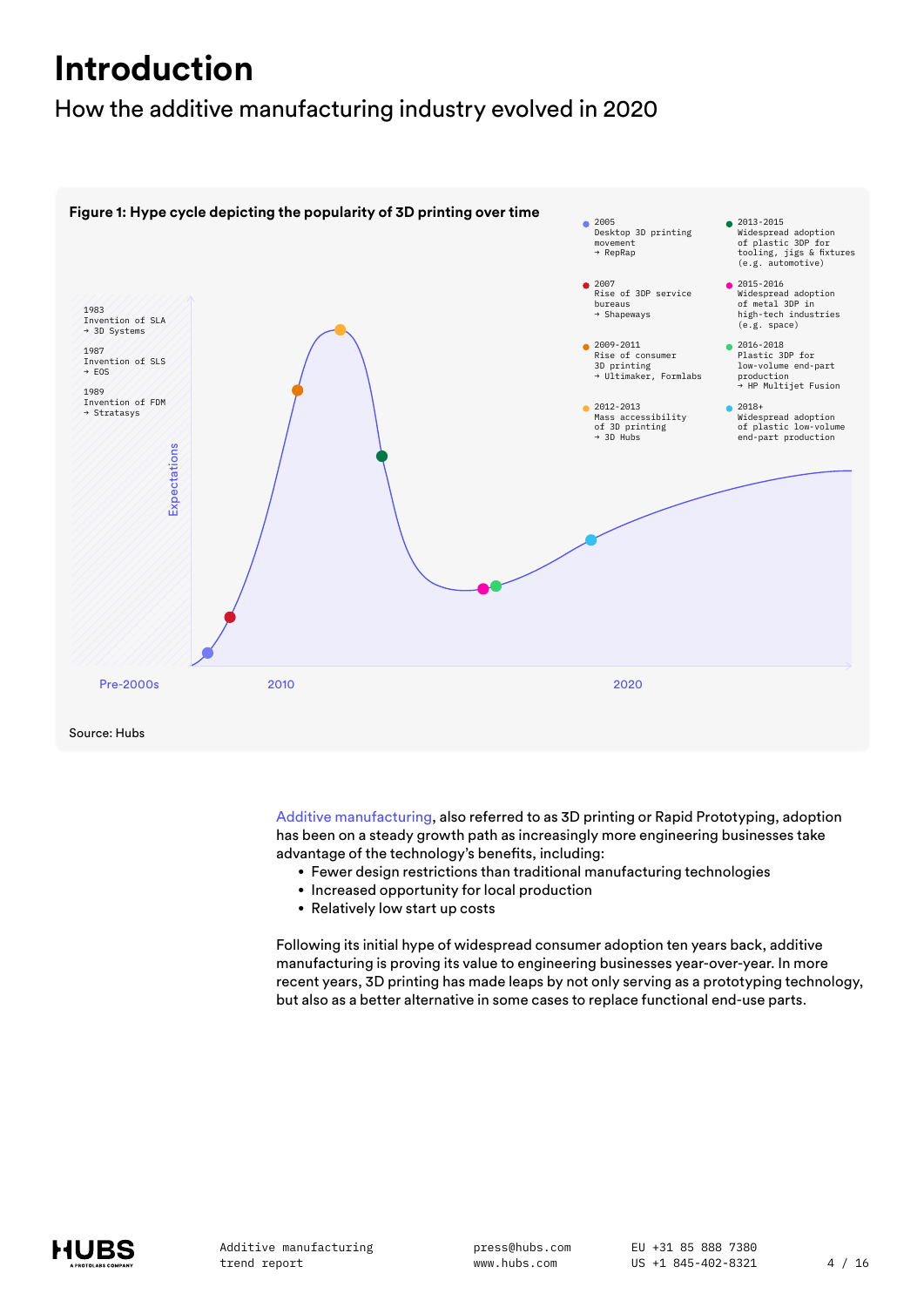### **The 3D printing industry in the year of COVID-19**

After almost a full year since the initial outbreak of the coronavirus pandemic, it's been an interesting time to observe the adoption of 3D printing. The technology is still not completely established in engineering businesses' workflows and demand in certain industries heavily fell.

Simultaneously, 3D printing gained [mainstream exposure](https://www.bbc.com/news/health-52201696) due to the difference it made in rapidly producing PPE during the beginning of the outbreak. Global [supply chain](https://downloads.hubs.com/supply_chain_resilience_report_2020.pdf)  [disruption](https://downloads.hubs.com/supply_chain_resilience_report_2020.pdf) made it more difficult to source parts from overseas and forced businesses to consider more local solutions, which included 3D printing, for both prototyping and end-use parts. The 3D printing industry hasn't been completely resilient to the past year's challenges but is nevertheless set to continue growing 17 percent year-over-year in the next three years.

This report, which is a new edition of the '3D Printing Trend Report' Hubs has published annually for the last three years, aims to review the overall expected market growth, including the impact of COVID-19, as well as uncovering the areas of high demand and barriers the industry still faces.

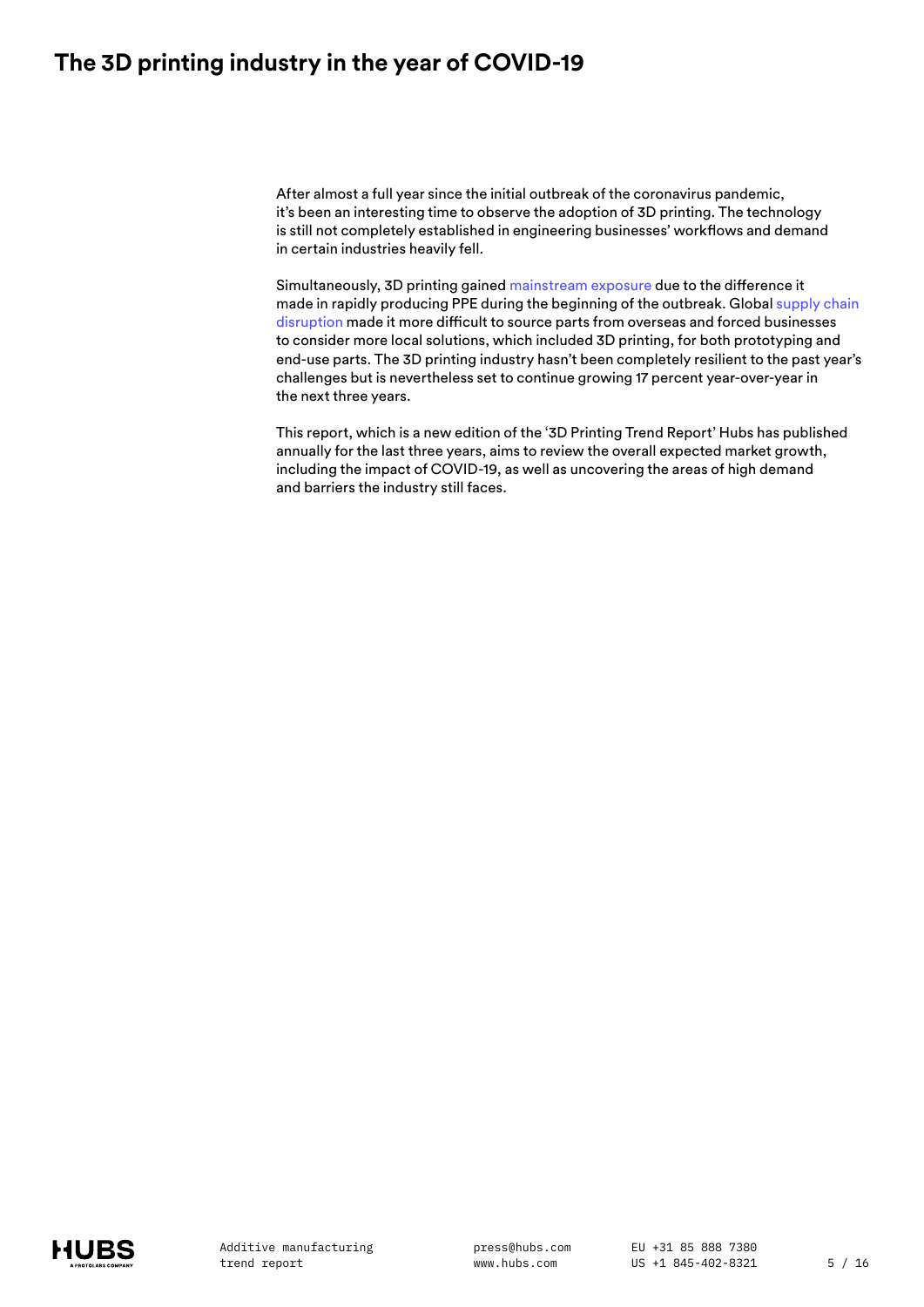## <span id="page-5-0"></span>**Methods and approach**

### Data sources and analysis featured in the report

Data from 3 main different sources were collected to produce this report:

- A survey conducted by Hubs with 1,504 engineering businesses
- A systematic review of the news reported by the media
- Market trends through a comparison of market analyst reports

The survey, conducted in February 2021, aims to provide an up-to-date view on the 3D printing industry, following the disruptions and opportunities the coronavirus pandemic has created.

The review of the news provides an overview of the direction of the industry with an emphasis on the progress of large enterprises. These early industrial adopters are at the forefront of the technology and drive cutting-edge innovation and market growth.

Market analysis gives an overview of the financial forces that drive the growth of 3D printing technologies. By comparing the results of multiple reports – all released in 2020 and 2021 – a more holistic picture of the current state and direction of the market can be drawn. The sources of the reports used in this year's edition are [Wohler Associates,](https://wohlersassociates.com/press83.html) [ReportLinker](https://www.reportlinker.com/p05917852/3D-Printer-Manufacturing-Global-Market-Report-30-Covid-19-Growth-and-Change.html?utm_source=GNW4), [SmarTech](https://www.smartechanalysis.com/news/2019-additive-manufacturing-market-growth/), [Research and Markets,](https://www.researchandmarkets.com/reports/4591362/additive-manufacturing-and-materials-market#rela4-5007755) [Reports and Data,](https://www.reportsanddata.com/report-detail/additive-manufacturing-market) [Valuates Reports](https://www.prnewswire.com/news-releases/3d-printing-additive-manufacturing-market-size-is-expected-to-reach-usd-44520-million-by-2026--at-a-cagr-31-4--valuates-reports-301024821.html), [Fortune Business Insights](https://www.fortunebusinessinsights.com/industry-reports/3d-printing-market-101902), [Emergen Research,](https://www.emergenresearch.com/press-release/global-3d-printing-market) [Arizton,](https://www.arizton.com/market-reports/3d-printing-market) [Grand View Research.](https://www.grandviewresearch.com/industry-analysis/3d-printing-industry-analysis)

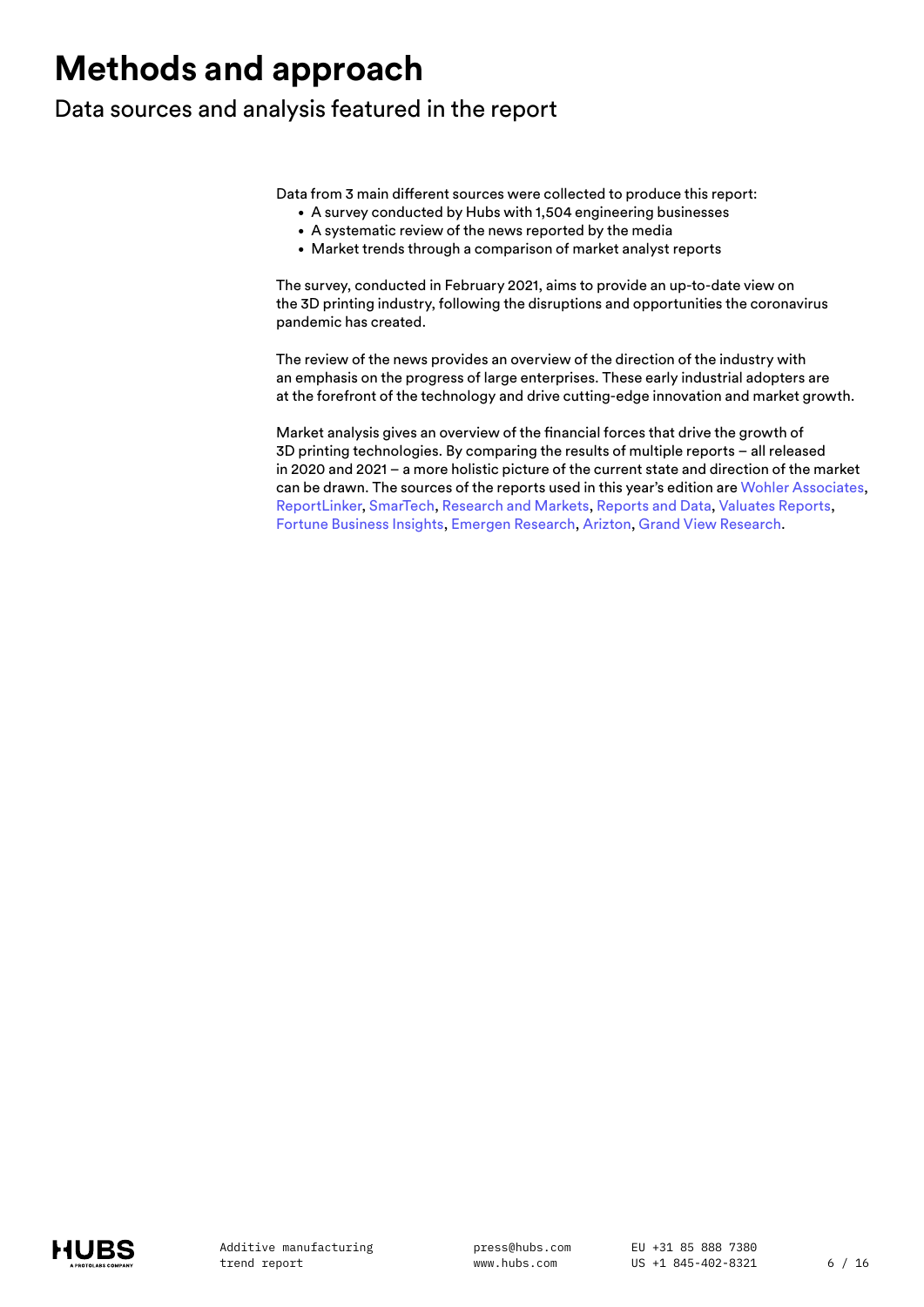### <span id="page-6-0"></span>**Market growth**





Footnote:

The historic market size was calculated by averaging the market size reported by Wohler's Associates**[01]** and SmarTech**[04]**.

The forecasted market size in the median market size reported by all market analysts.

\*\*\* Links to all sources can be found under the References section of this report.

The graph above summarizes data reported by nine reputable market analyst firms that evaluated the additive manufacturing market segment in 2020, including revenue from 3D printing systems, software, materials and services, but excludes internal corporate investments in 3D printing technologies. It was constructed based on publicly available information and it provides the best estimate of the current size and future potential of the global 3D printing market by combining data from different sources.

The global 3D printing market in 2020 was estimated at \$12.6bn on average, ranging from \$8.4bn to \$16.6bn. These widely varying predictions are largely tied to the report publication date in relation to the impact of the coronavirus outbreak. Reports published nearer to the beginning of 2020 tend to offer a more optimistic view point compared to forecasts later in the year.

*21% was the estimated YoY 3D printing market growth in 2020*

The resulting estimate of \$12.6bn is approximately 22 percent lower than the figure forecasted in our 2020 edition of the [this report,](https://downloads.hubs.com/3D_printing_trends_report_2020.pdf) but nevertheless a 21 percent year-over-year growth since 2019. Over the next three years, on average, analysts expect the 3D printing market to grow by 17 percent year-over-year, again lower than predictions made in 2019 and even lower than 2020, but continue the trend of growth, reaching \$37.2bn in 2026.



press@hubs.com www.hubs.com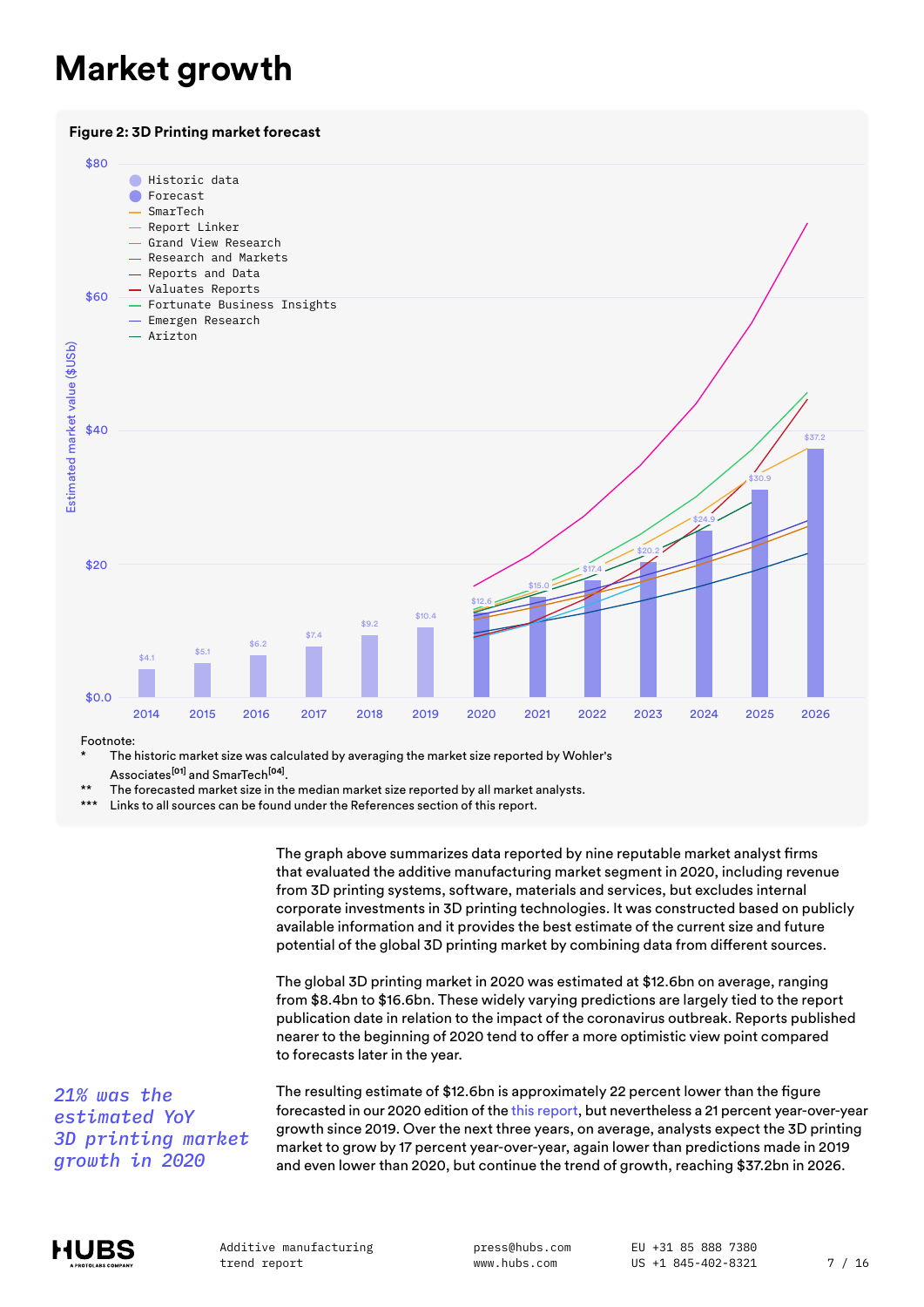### <span id="page-7-0"></span>**Impact of coronavirus outbreak**

Spotlight on how COVID-19 affected 3D printing adoption

*83% of engineering businesses increased or maintained their 3D printing usage following COVID-19*

COVID-19 had an undoubtable short term negative impact on the growth rate of the 3D printing market, due to remote working, social distancing, and supply chain disruption. However, the market is expected to recover in the coming years.**[03]**

This optimism is also backed by a survey conducted by Hubs that concluded that, as a result of the coronavirus pandemic, 33 percent of engineering businesses increased their 3D printing usage, and 50 percent of engineering businesses maintained their usage.

This is surprising given the overall 3D printing market growth was below projections. According to the survey, the uptick in 3D printing was caused by more than usual downtime for engineering businesses, due to COVID-19 which led teams to focus more time on R&D, testing and prototyping. Disruption to overseas sourcing also caused more engineering businesses to consider increasing their 3D printing usage, as lead times for machined and injection molded parts were too long, and chose either to print in-house or outsource to a local 3D printing company or service bureaus such as Hubs.

Another significant factor for this rise was the enthusiasm from the 3D printing community to fill the much-needed gap in supply for PPE, with many engineers dedicating resources to producing face shields and masks.

On the flipside, the primary reasons behind 17 percent of engineering businesses utilizing 3D printing less because of the pandemic were an overall lack of demand resulting in fewer orders or projects being put on hold. A secondary cause was the lack of accessibility engineers had to necessary equipment and physical workspaces in order to design and produce 3D printed parts.

It's possible that smaller, perhaps more agile, businesses increased their 3D printing usage more during this past year of disruption, which contributed to the growth of the 3D printing usage per organization, but not to the overall market value.



Q: How did COVID-19 affect your 3D printing usage? Source: Hubs survey, conducted February 2021, n = 1,504

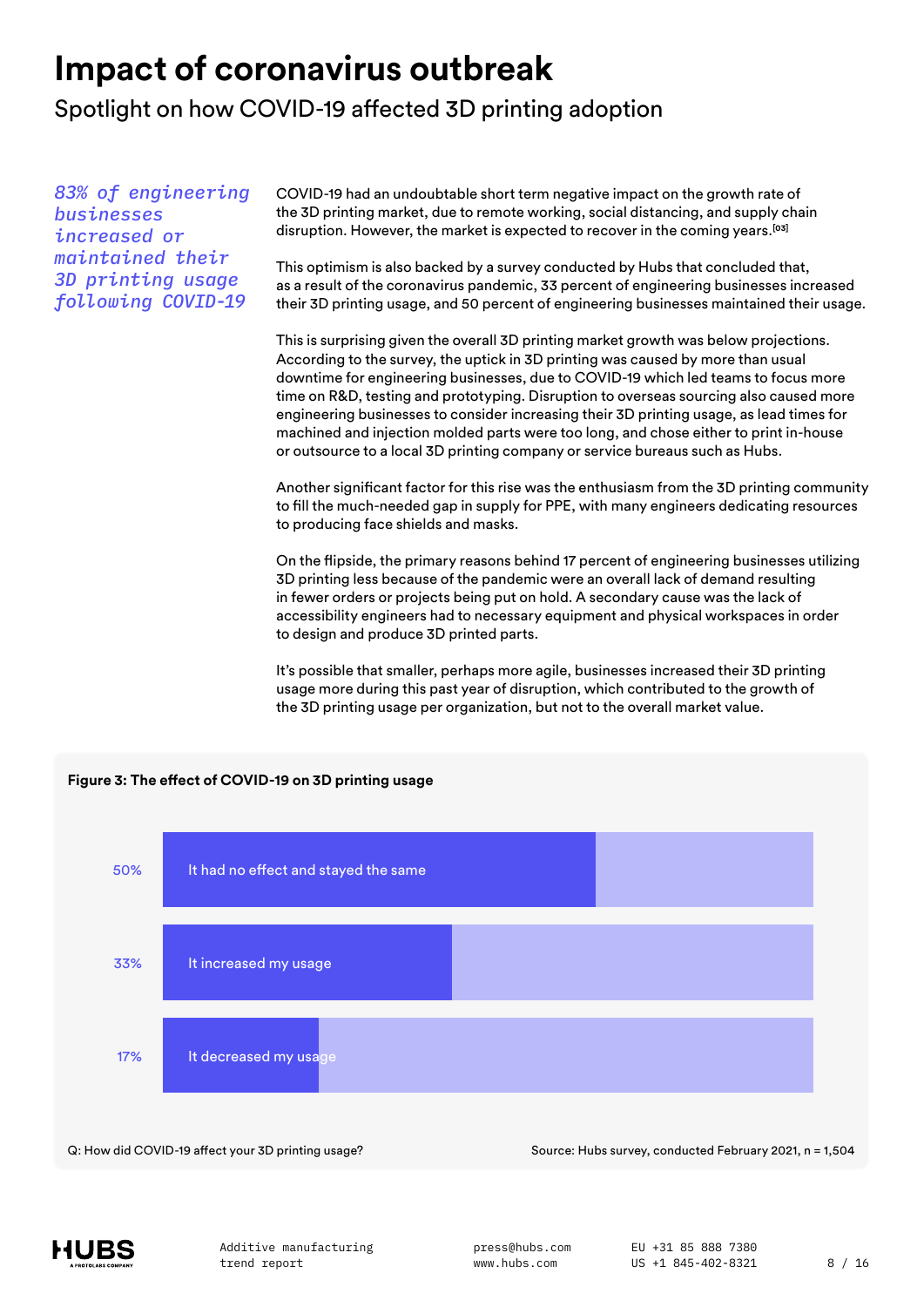### <span id="page-8-0"></span>**From prototype to production**

Trends in 3D printing used for functional end-use parts



Every year, engineering companies are continuing to see the benefits of 3D printing not only for prototyping, but increasingly for end-use parts. At the moment, 3D printing is primarily used for prototyping, however aesthetic or functional end parts are not far behind (see Figure 4). This same trend is also echoed by the amount of 3D printed parts produced in one order, with the majority of engineering businesses creating 1-10 parts per production run (Figure 5), suggesting they are mainly used for prototyping and testing, with other manufacturing processes used for mass production.

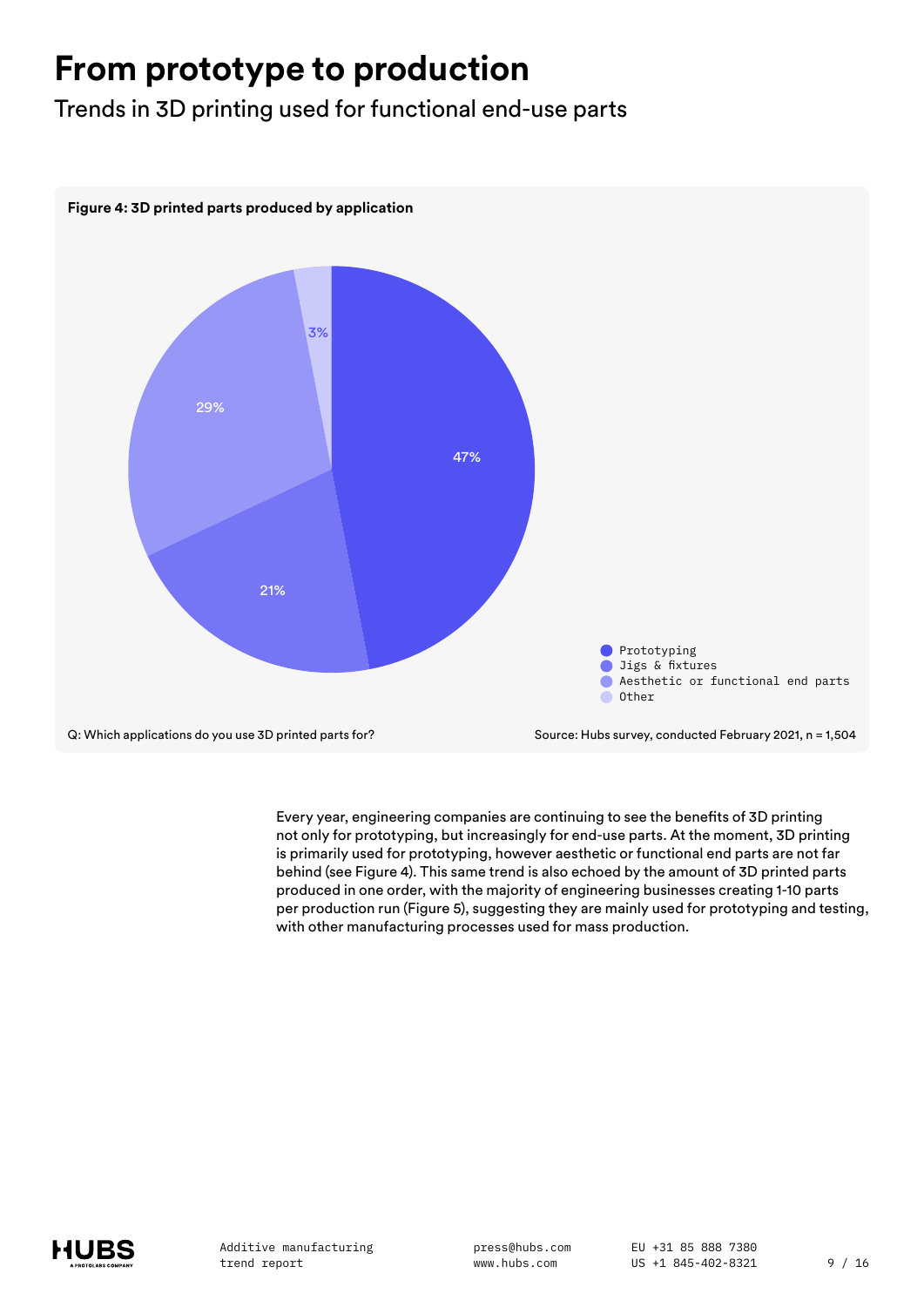#### **Figure 5: Size of 3D printing production runs**



Q: How big are your production runs of 3D printed parts? Source: Hubs survey, conducted February 2021, n = 1,504

54 percent of engineering businesses reported they used 3D printing to produce functional end-use parts more and 30 percent of engineering businesses reported they used 3D printing to produce functional end-use parts the same in 2020 compared to 2019, suggesting this trend will continue at a fast rate.

Industries that reported the largest increase included biotechnology, transportation and automotive. Biotechnology and automotive are industries that especially benefit from the design complexity 3D printing offers, while the transportation industry tends to use 3D printing more for creating spare, custom parts that are otherwise hard or expensive to source.**[12]** Aerospace & aviation, two industries known for their adoption of 3D printing, did not feature on this list, but this could be down to the factors related to the coronavirus pandemic and a cut of resources on those specific industries rather than not adopting 3D printing for end-use parts.

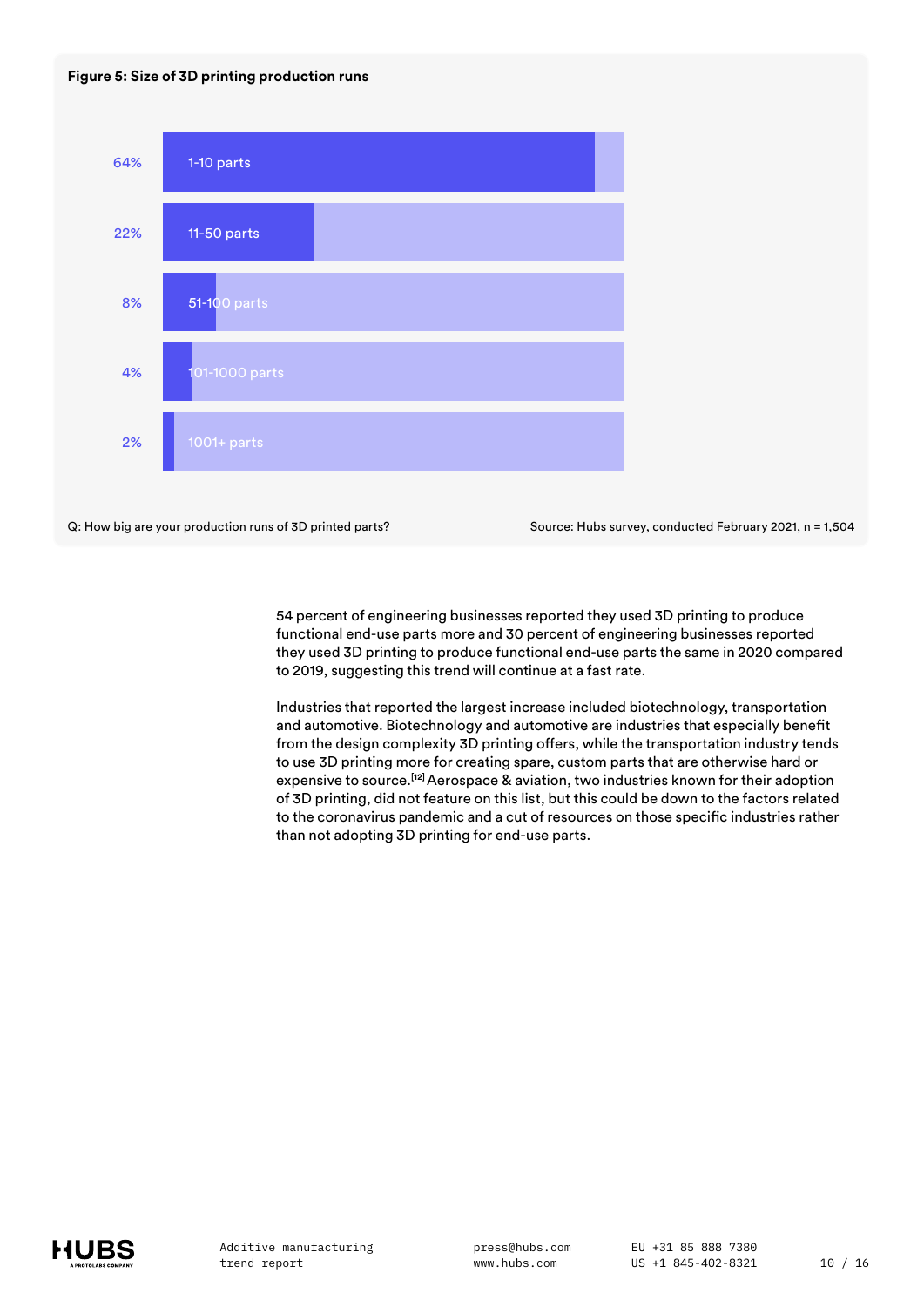## <span id="page-10-0"></span>**The future of 3D printing**

Looking ahead to years ahead and the barriers to overcome



The industry is set to continue on its path of growth with 73 percent of engineering businesses predicting they will produce or source more 3D printed parts in 2021 compared to 2020. However, there are key barriers that hold adoption back, predominantly the price of 3D printed parts.

Compared to more traditional manufacturing processes, like injection molding and urethane casting, 3D printing will always come at a higher price point per part for high volumes. However, industries when design complexity can greatly increase the strengthto-weight ratio and even cut down the overall costs by making more efficient parts.

Metal 3D printing, including DMLS and SLM, generally comes at a much higher cost, but new materials and techniques are rapidly being developed in this area which could start to bring the price down.

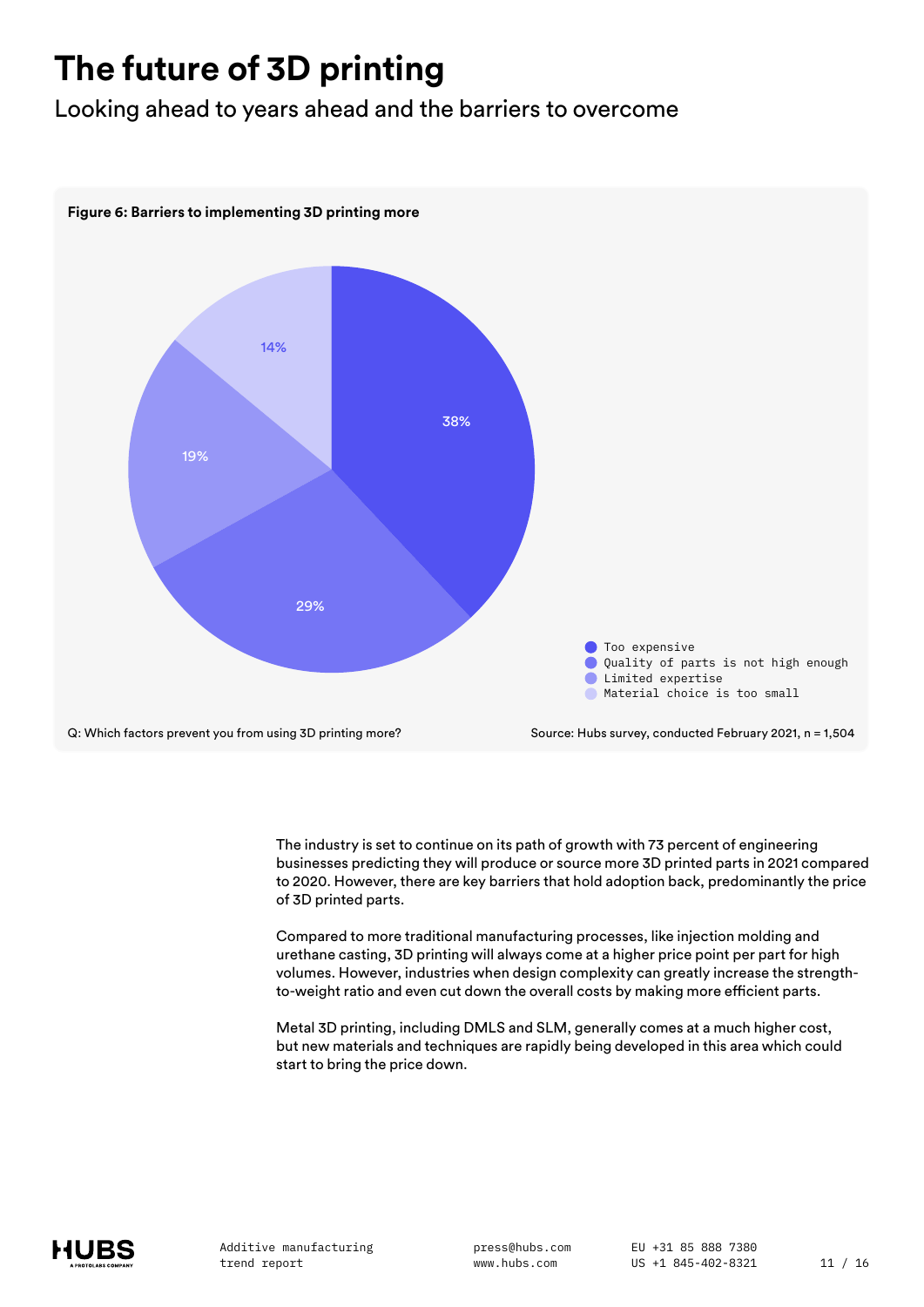Besides the barriers that prevent some 3D printing usage, we also looked at how some of these limitations might be overcome already in 2021 and how the 3D printing market could develop. We asked 1,500+ 3D printing users in our community to predict how they think the industry will evolve this year. A selection of their predictions is provided below.

#### *Increasingly more end-use metal parts will be printed*

– Abimelec Mercado, Hardware Engineer at Honeywell

#### *3D printing will continue to mature and become more affordable*

– Austin Doupe, Manufacturing Engineer at EnCore, A Boeing Company

#### *3D printing will become cheaper and consequently will be used for many more applications*

– Alexander Hager, Quality Manager at Siemens AG

#### *Hybrid manufacturing (a combination of additive manufacturing and subtractive manufacturing) will make bigger strides*

– Tyson Fogel, Autodesk

#### *Improved accessibility to "exotic" materials for FDM*

– George Walbyoff, Airbus Helicopters UK

#### *The amount of available surface finishes and alloys in 3D printing will increase*

– Vinay G R, Senior Engineer at GKN Aerospace

#### *3D printing will be used more for end-use parts*

– Ross Adams, Application Engineer at Markforged

#### *Material freedom will increase and workflow software will improve*

– Bart van As, Product Manager Materials at Ultimaker

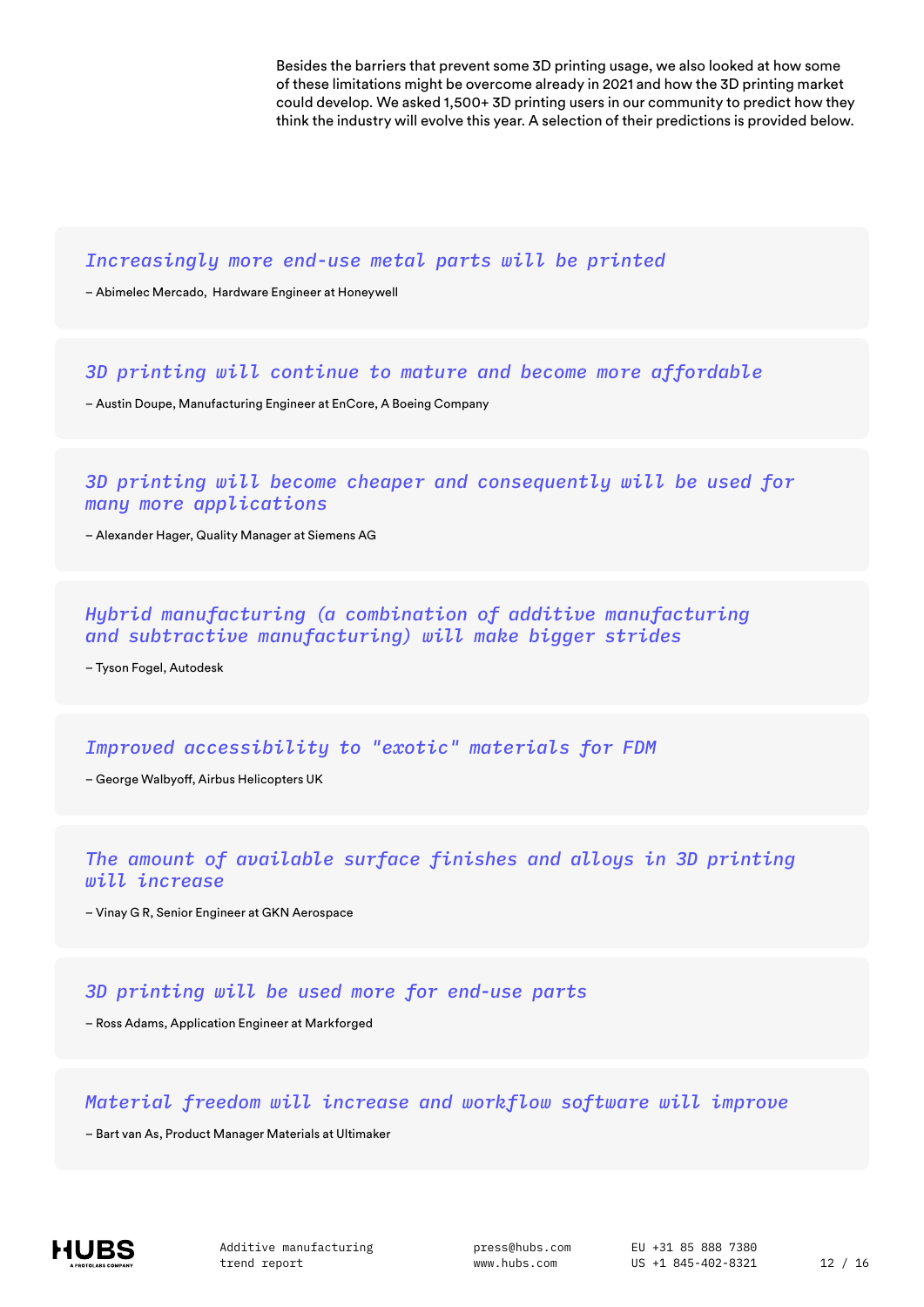### <span id="page-12-0"></span>**Further reading**

Gain more insights and practical tips within the manufacturing space







The 3D printing handbook

R[e](https://www.hubs.com/get/sample-3d-printing-handbook/)ad sample  $\mathbb Z$ 



How to master 3D printing

Watch video series  $\boxtimes$ 



Supply chain resilience in manufacturing report

Read report  $\boxtimes$ 



3D printing trend report 2020

Read repor[t](https://downloads.hubs.com/3D_printing_trends_report_2020.pdf)  $\boxtimes$ 

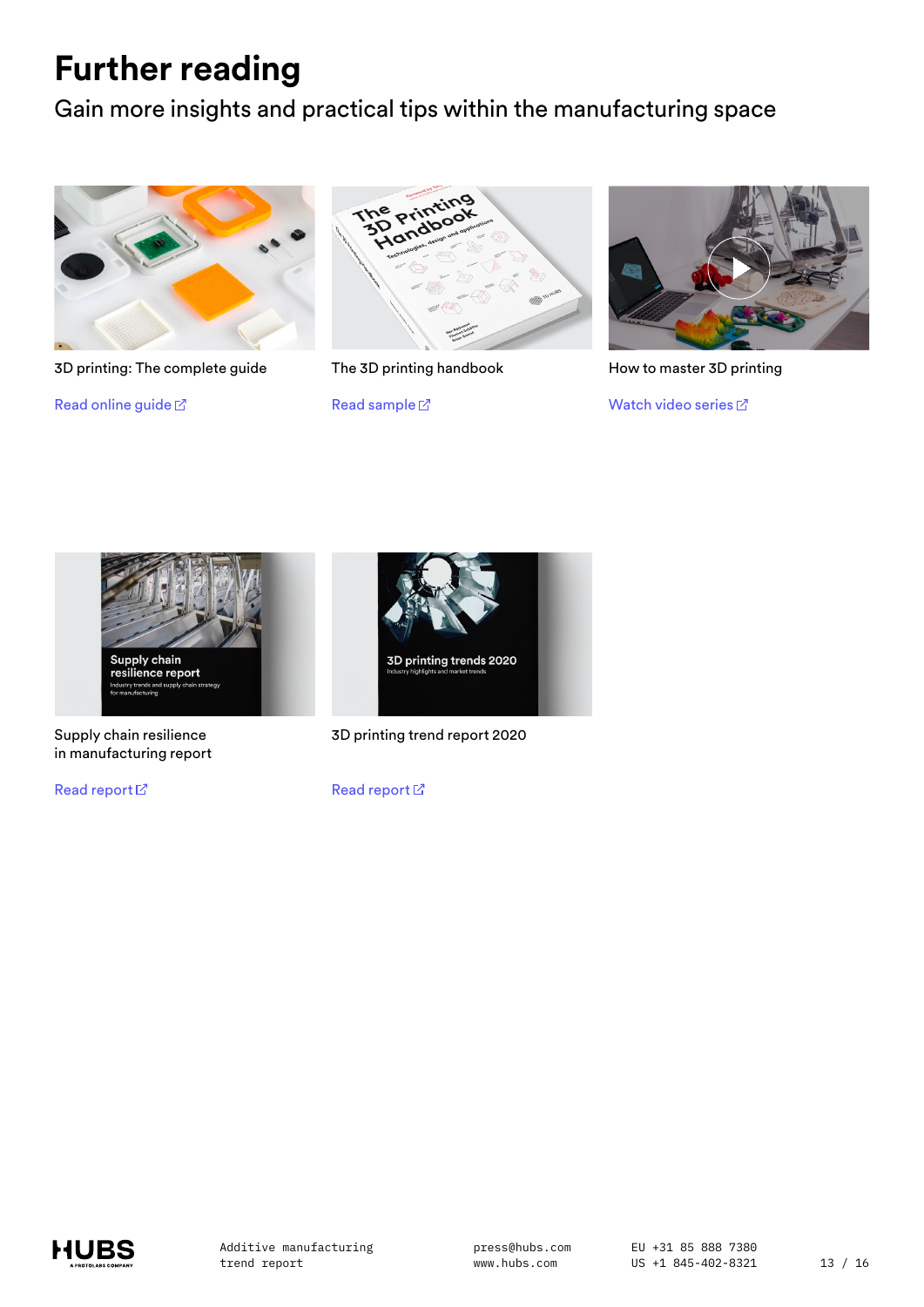### <span id="page-13-0"></span>**About this report**

**Hubs** April 2021

**Editorial:** Tess Roberts (Hubs)

**Design:** Barbara Bartkova (Hubs)

#### **About Hubs**

[Hubs](https://www.hubs.com/) is an online manufacturing platform that provides companies with on-demand access to a global network of premium manufacturing services. Users can easily upload their design, instantly receive a quote, and start production at the click of a button.

Founded in Amsterdam in 2013, Hubs was acquired by Protolabs in January 2021. To date, Hubs has produced more than 6 million parts, using various manufacturing technologies, including CNC machining, 3D printing, sheet metal fabrication and injection molding.

#### **Disclaimer**

The information in this report is provided for informational purposes only. This report was based on certain assumptions and information available to Hubs at the date of publication. Hubs does not give an express or implied warranty regarding the correctness or completeness of the information contained in this report. This report may contain forward-looking statements. There is no guarantee that future results, levels of activity, performance or achievements will be realized. You should not place undue reliance on these forward-looking statements. Hubs expressly disclaims any intent or obligation to update any forward-looking statements to reflect subsequent events or circumstances. The information provided by collaborating companies has not been verified by Hubs. The image rights remain with the respective originator at any time. Hubs expresses disclaims any and all liability and will not be liable for any loss or damage arising directly or indirectly (including special, incidental or consequential loss or damage) from your use of this report, howsoever arising, including any loss, damage or expense arising from, but not limited to, any defect, error, imperfection, fault, mistake or inaccuracy in this report, its contents or associated services.

For report enquiries, please contact press@hubs.com.

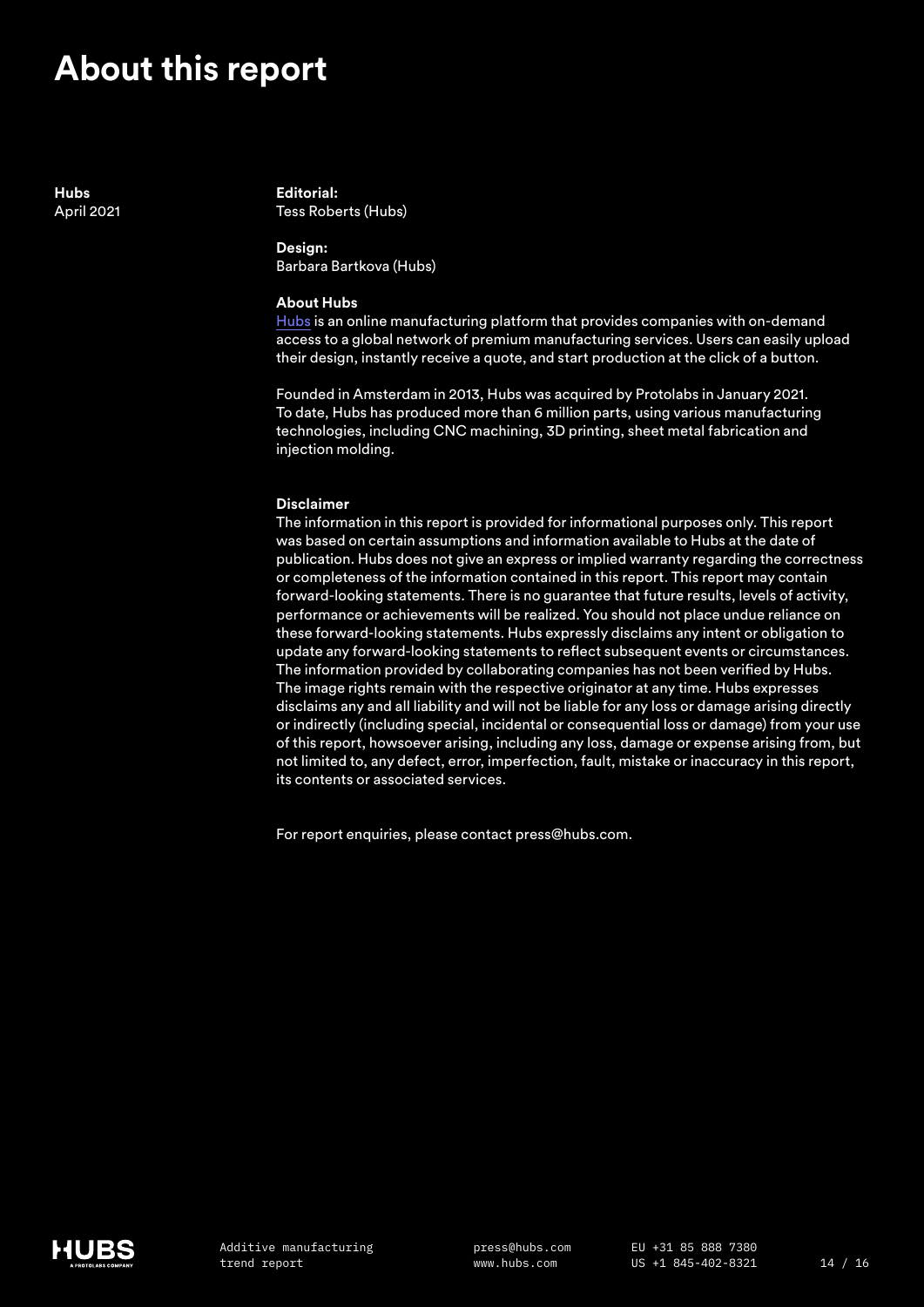### <span id="page-14-0"></span>**References**

[01] Coronavirus: Can we 3D-print our way [out of the PPE shortage?](https://www.bbc.com/news/health-52201696) BBC News, April 10, 2020.

[02] [Wohlers Report 2021](https://wohlersassociates.com/press83.html) . Wohlers Associates, March 16, 2021.

[03] 3D printing revenue set to boom this [year](https://www.techradar.com/news/3d-printing-revenue-set-to-boom-this-year).

TechRadar, June 19, 2020.

[04] [3D Printer Manufacturing Global](https://www.reportlinker.com/p05917852/3D-Printer-Manufacturing-Global-Market-Report-30-Covid-19-Growth-and-Change.html?utm_source=GNW)  [Market Report 2020-30: Covid 19 Growth and](https://www.reportlinker.com/p05917852/3D-Printer-Manufacturing-Global-Market-Report-30-Covid-19-Growth-and-Change.html?utm_source=GNW)  [Change.](https://www.reportlinker.com/p05917852/3D-Printer-Manufacturing-Global-Market-Report-30-Covid-19-Growth-and-Change.html?utm_source=GNW) ReportLinker, June, 2020.

[05] [2019 Additive Manufacturing Market](https://www.smartechanalysis.com/news/2019-additive-manufacturing-market-growth/)  [Growth Surpassed \\$10B Worldwide](https://www.smartechanalysis.com/news/2019-additive-manufacturing-market-growth/). SmarTech, December 19, 2020.

[06] [Additive Manufacturing and Materials](https://www.researchandmarkets.com/reports/4591362/additive-manufacturing-and-materials-market#rela4-5007755)  [Market - Growth, Trends, COVID-19 Impact,](https://www.researchandmarkets.com/reports/4591362/additive-manufacturing-and-materials-market#rela4-5007755)  [and Forecasts \(2021 - 2026\).](https://www.researchandmarkets.com/reports/4591362/additive-manufacturing-and-materials-market#rela4-5007755) Research and Markets, January, 2021.

[07] [Additive Manufacturing Market Analysis](https://www.reportsanddata.com/report-detail/additive-manufacturing-market)  [By Material Type.](https://www.reportsanddata.com/report-detail/additive-manufacturing-market) Reports and Data, August, 2020.

[08] [3D Printing \(Additive Manufacturing\)](https://www.prnewswire.com/news-releases/3d-printing-additive-manufacturing-market-size-is-expected-to-reach-usd-44520-million-by-2026--at-a-cagr-31-4--valuates-reports-301024821.html)  [Market Size is Expected to Reach USD 44520](https://www.prnewswire.com/news-releases/3d-printing-additive-manufacturing-market-size-is-expected-to-reach-usd-44520-million-by-2026--at-a-cagr-31-4--valuates-reports-301024821.html)  [Million By 2026](https://www.prnewswire.com/news-releases/3d-printing-additive-manufacturing-market-size-is-expected-to-reach-usd-44520-million-by-2026--at-a-cagr-31-4--valuates-reports-301024821.html). Valuates Reports, March, 2020.

[09] Industrial 3D Printing Market Size, Share [& Covid-19 Impact Analysis.](https://www.fortunebusinessinsights.com/industry-reports/3d-printing-market-101902) Fortune Business Insights, January 21, 2021.

[10] [3D Printing Market Size Worth USD](https://www.emergenresearch.com/press-release/global-3d-printing-market)  [28.23 Billion by 2027.](https://www.emergenresearch.com/press-release/global-3d-printing-market) Emergen Research, September 29, 2020.

[11] [3D Printing Market - Global Outlook and](https://www.arizton.com/market-reports/3d-printing-market)  [Forecast 2020-2025.](https://www.arizton.com/market-reports/3d-printing-market) Arizton, August, 2020.

[12] [3D Printing Market Size, Share & Trends](https://www.grandviewresearch.com/industry-analysis/3d-printing-industry-analysis)  [Analysis Report](https://www.grandviewresearch.com/industry-analysis/3d-printing-industry-analysis). Grand View Research, February, 2020.

[13] [3D printing: hype or game changer?](https://assets.ey.com/content/dam/ey-sites/ey-com/en_gl/topics/advisory/ey-3d-printing-game-changer.pdf) EY, November 18, 2019.